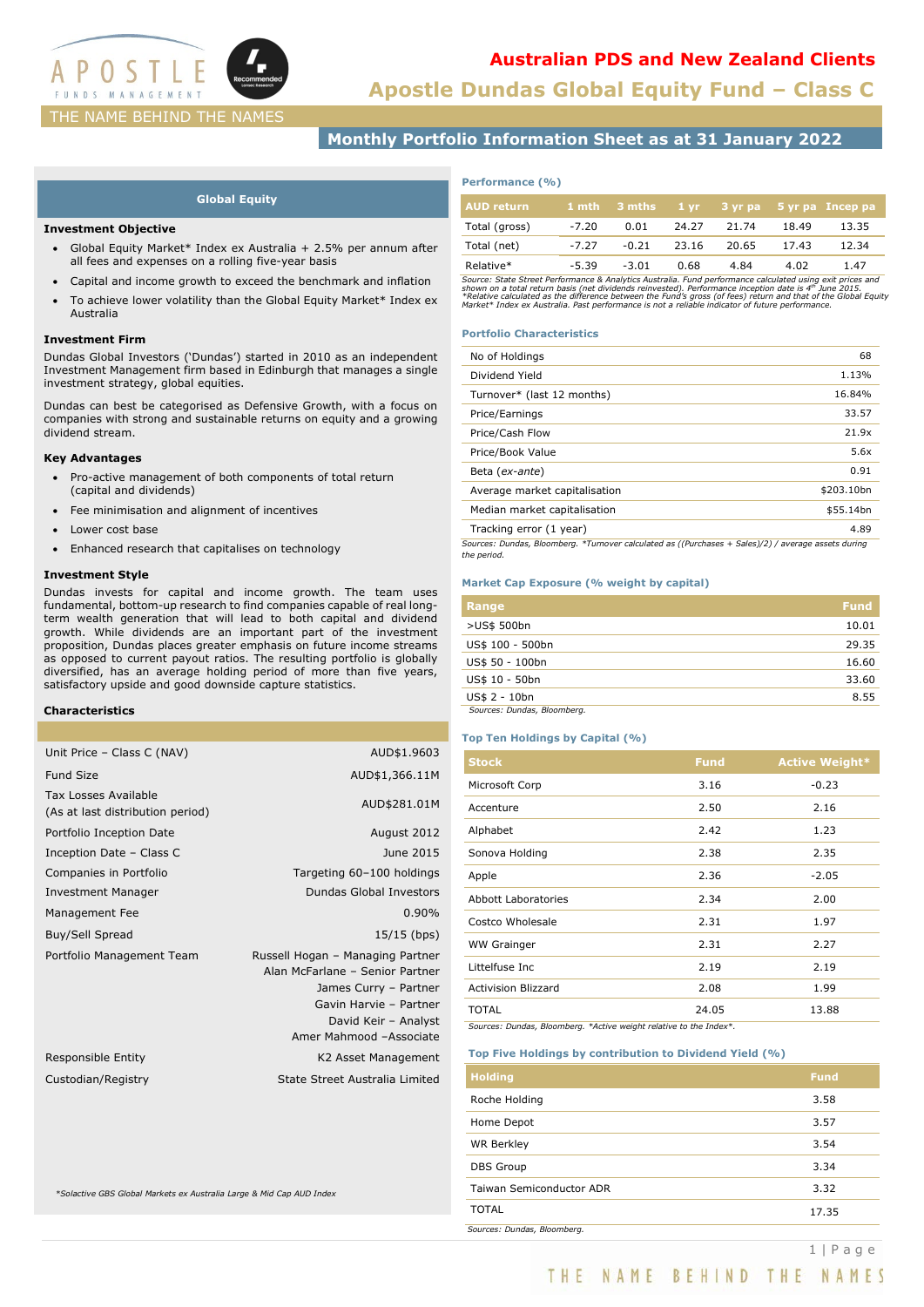

## THE NAME BEHIND THE NAMES

## **Monthly Portfolio Information Sheet as at 31 January 2022**

### **Regional Allocation (%)**

| <b>Fund</b> | <b>Active Weight*</b> |
|-------------|-----------------------|
| 57.71       | $-2.56$               |
| 8.25        | 5.41                  |
| 7.40        | 4.49                  |
| 4.71        | $-0.93$               |
| 3.94        | 0.15                  |
| 3.62        | 2.98                  |
| 3.34        | 2.46                  |
| 2.63        | $-8.60$               |
| 1.51        | $-0.12$               |
| 1.27        | $-1.85$               |
| 1.19        | 0.87                  |
| 0.96        | 0.00                  |
| 0.83        | 0.66                  |
| 0.77        | $-1.45$               |
|             |                       |

 *Sources: Dundas, Bloomberg. \*Active Weight relative to the Index\*.*

## **Sector Exposure (%)**

| <b>Sector</b>                 | <b>Fund</b> | <b>Active Weight*</b> |
|-------------------------------|-------------|-----------------------|
| <b>Information Technology</b> | 31.95       | 8.80                  |
| <b>Health Care</b>            | 20.38       | 9.00                  |
| <b>Financials</b>             | 11.93       | $-2.54$               |
| Industrials                   | 9.23        | $-0.31$               |
| <b>Consumer Discretionary</b> | 7.47        | $-4.62$               |
| <b>Consumer Staples</b>       | 6.29        | $-0.67$               |
| <b>Communication Services</b> | 5.78        | $-2.86$               |
| Materials                     | 5.09        | 0.70                  |
| Energy                        | 0.00        | $-4.04$               |
| Real Estate                   | 0.00        | $-2.60$               |
| Utilities                     | 0.00        | $-2.76$               |
| Cash                          | 1.88        | 1.88                  |

*Sources: Dundas, Bloomberg. \*Active Weight relative to the Index\*.*

### **Performance and Portfolio Comment – January 2022**

#### **Market overview**

The ACWI ex Australia index fell 1.80% in January, when measured in Australian Dollars.

After a strong 2021, it has been a difficult start to the new year for equity markets. Outlooks for inflation and monetary policy, geopolitical tensions in Eastern Europe, supply chain<br>problems, rising oil prices, along with selling pressures on steep valuations all weighted<br>heavily on market sentiment, leading to a depths of the pandemic in March. The Fed plans to end its asset purchase programme in March 2022. Thereafter, the market expects three quarter-point rate rises over the course of the rest of 2022 and the same again in 2023, with other central banks around the world embarking upon a new cycle of policy tightening. Rallying oil and gas prices, with the 17%<br>rally in WTI crude, and higher US Treasury yields saw energy and financial stocks<br>significantly outperform the rest of the market. to highlight supply chain, wage and input price pressures.

### **Performance overview**

Over the past 12 months, the Fund has delivered a total return gross of fees of 24.27% while the index gained 23.59%. In January the Fund fell gross of fees by 7.20%, underperforming the benchmark by 5.39%.

While the Fund's underperformance against the benchmark was a factor of both allocation and stock selection, it was the latter that was of most significance. During the month, the only positive posted for stock selection came from Communication Services, and that was of limited impact.

The largest detractor was Health Care, where the Fund's overweight was a negative and was much exasperated by poor stock selection. Stock selection within the industrial sector was also damaging for performance during the month. Having no exposure to the top performing sector, Energy, weighed on returns. Being underweight to the second-best performing sector, Financials, and stock selection within the sector detracted, although three of the five top stock contributors this month were financial stocks.

On a regional basis, stock selection within Western Europe was the largest detractor to performance with France, Switzerland, United Kingdom, Norway among the many culprits. In addition, stock selection in North America and Asia Pacific did not fare well in the month.

The top five stock contributors were led by gaming content conglomerate **Activision Blizzard** and the chip maker **Taiwan Semiconductor.** The remaining three reside in the financial sector; the Singapore based **DBS Group**, and two US listed stocks, insurance solutions provider **WR Berkley** and credit card service company **American Express**.

The top five detractors came from two sectors Health Care and Industrials. Topping the list were two Japanese stocks, the blood diagnostics firm **Sysmex** and industrial supplier **Misumi.** This was followed by the Norwegian recycling solutions specialist **Tomra Systems**, and the Swiss and French clinical diagnostics firms **Tecan** and **bioMerieux**.

#### **Dividends**

The world's largest luxury goods business **LVMH** continues to prosper with astute capital allocation policies focused on investing in high margin products and accretive M&A. It announced a 67% increase on 2020's dividend to €10 per share. **ASML** manufactures at scale Extreme Ultraviolet Lithography machines, used in critical steps of the semiconductor manufacturing process. Due to cutting edge applications, these continue to sell well, along with high demand for older technology. The company announced a 100% increase in the dividend reflecting the growth opportunities as well as the increasing breadth and strength of the business. **Diageo** continues its steady progress as the world's largest and best spirits business, it announced a 5% increase in the underlying dividend which can accelerate as the consumer recovery continues to take hold. **Lonza** has played a critical role in manufacturing the Moderna Covid-19 vaccine, at scale and profitably. It held its dividend this year, in line with its reinvestment strategy focused on capacity expansion. Revenue and core profits grew 20% YoY, with material growth anticipated in dividends as new capacity is utilised.

## **Portfolio changes**

There were no full sales or new investments made during January.

#### **Contacts**

Apostle Funds Management Pty Limited Level 14, 50 Pitt St Sydney NSW 2000 T +61 2 8278 9554 F +61 2 9247 9976 [www.apostlefm.com.au](http://www.apostlefm.com.au/)

## K2 Asset Management

Level 32 101 Collins Street Melbourne T +61 3 9691 6111 [www.k2am.com.au](http://www.k2am.com.au/)